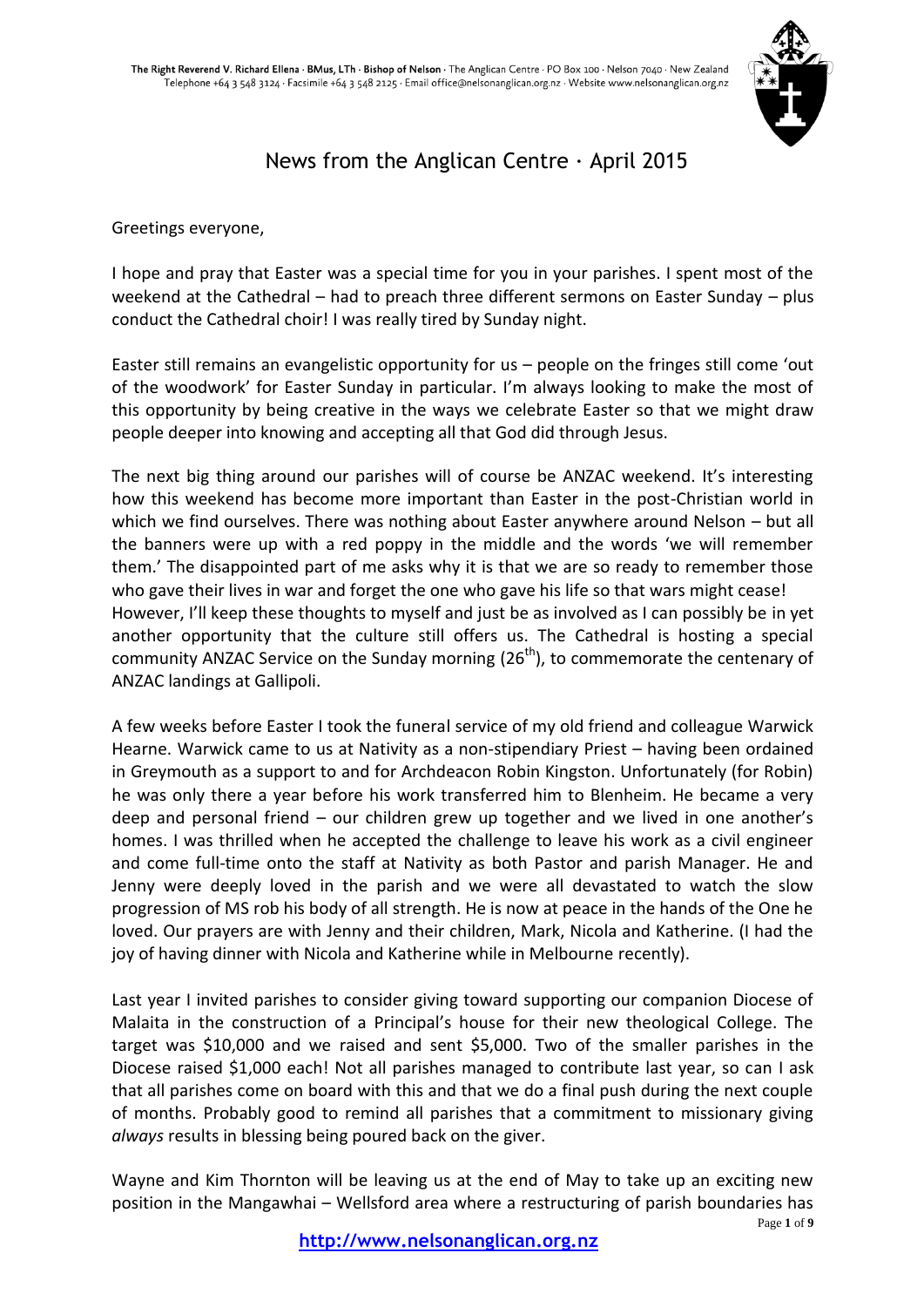seen the formation of a new parish and the building of a new Church. This is a real missional opportunity for Wayne and, of course, it takes him and Kim closer to their family. Wayne has contributed so much to the Diocese during his time in Motueka where he will be sincerely missed. He has been a member of Standing Committee and has been a contributor (and member of the planning team) to the Witness. He is a fine priest and a valued colleague.

Many have already noticed Owen Haring's engagement on social media. I am very pleased that Owen is looking ahead with renewed joy having met Jodi McKenzie (a member of Hope Community Church). Owen and Jodi intend to marry in December and do so with the love and support of the families.

We also note with deep respect Derek Harding's pending retirement as Priest-in-Charge of Spring Creek on Pentecost Sunday. Derek took responsibility for leading Spring Creek while a member of the staff team at Nativity. This little semi-rural parish quickly became the focus of his energy and attention and he has brought all his gifts and skills in transitional ministry to give confidence to each individual within the parish. It is now a parish with strong lay ministry. We are deeply grateful to Derek's ministry – the parish certainly is – and, at a time when ministry in and around Blenheim, is looking at new possibilities we look forward to drawing Spring Creek into those discussions.

I appreciated the opportunity to attend (along with Andrew Burgess, Nathaniel Petterson and Greg Holmes) the Anglican Futures Conference in Melbourne – and the launch of FCA (Fellowship of Confessing Anglicans) Australia. The greatest gift of a gathering such as this is the networking with people internationally who 'sing from a similar song sheet' to us. The keynote addresses from arguably the world's leading authority on Thomas Cranmer were inspirational and gave every single delegate a renewed confidence in our Anglican heritage that was unashamedly evangelical.

I am very aware that the period before Easter is a very busy one. We are only just getting back into the New Year when we find ourselves preparing for Easter. And on top of that we have parish AGMs. I'm so grateful for all that you do.

With every blessing

+Richard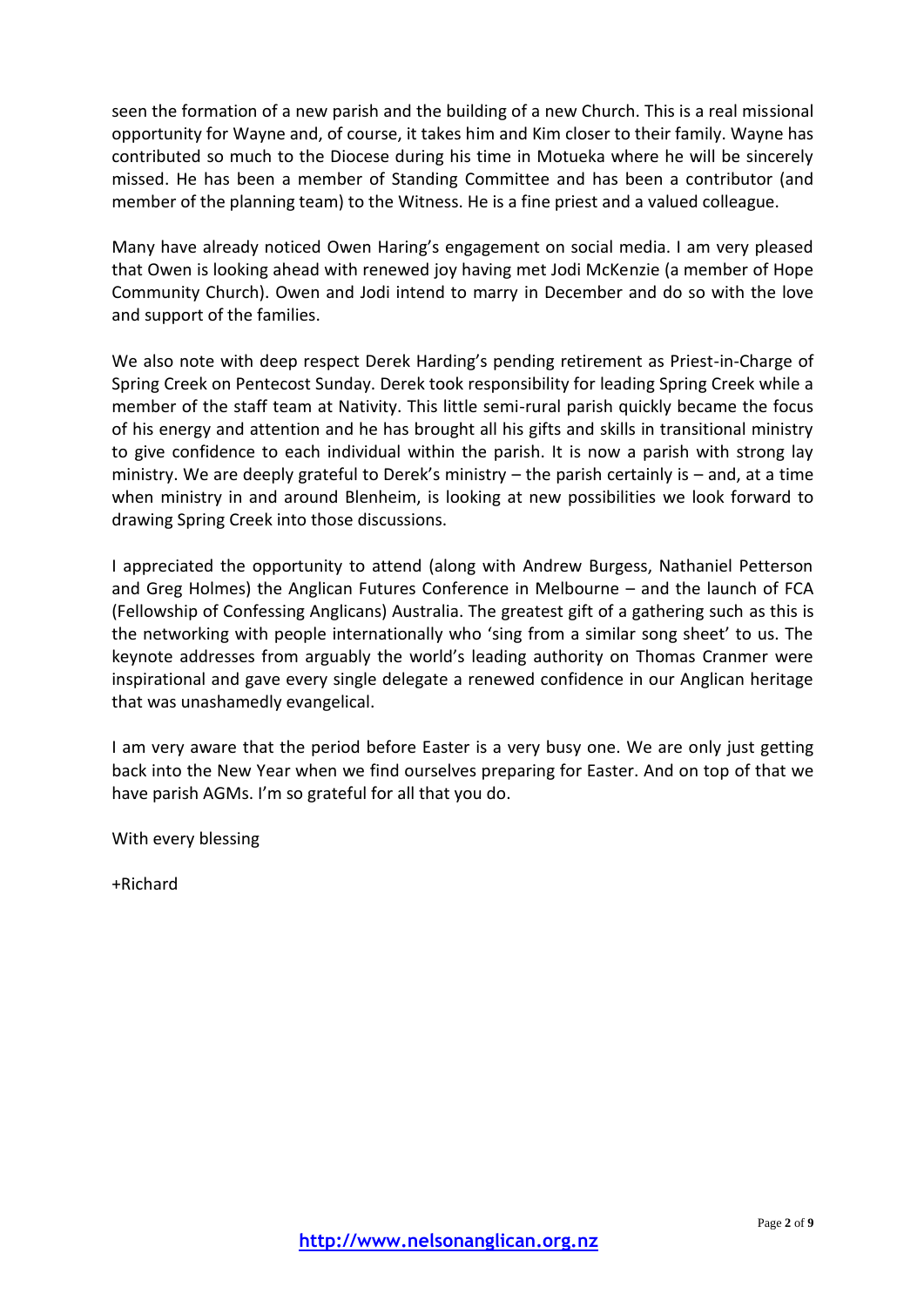## **PEOPLE AND APPOINTMENTS**

- Rev'd Wayne Thornton (Motueka Parish) will be taking up a new position as Vicar in Mangawhai – Wellsford. Our love and prayers for Wayne and Kim as they prepare for their move north.
- Congratulations to Rev'd Owen Haring on his engagement to Jodi McKenzie.
- In May this year, Rev'd Derek Harding will be retiring as Priest-in-Charge of Spring Creek.

## **FOR YOUR PRAYERS**

 For Jenny Hearne and family with the recent passing of Warwick, a deeply loved husband, father and friend.

## **EVENTS & NOTICES IN OUR DIOCESE & COMMUNITY**

(refer also to 'Ministry Education' for details of training events coming up)

**Children's Ministry Coordinator -** Richmond Parish is seeking a passionate and motivated Children's Ministry Coordinator for 5 hours per week. The appointee will focus on developing the spiritual lives and general well-being of primary and preschool aged children.

Please apply to the Administrator [church.onhill@xtra.co.nz](mailto:church.onhill@xtra.co.nz) 544 8844, more info on website [www.holytrinityrichmond.org.nz](http://www.holytrinityrichmond.org.nz/)

**Inner Healing Seminars -** Robin Kingston is offering two seminars on how to help people be healed from hurts from the past. This is using a concept called "Healing of Memories".

The seminars are for anyone who would like to learn how to be involved in helping others be healed, or wanting to learn about this area of healing for interest.

There are TWO SEMINARS. You cannot attend the second seminar unless you have completed the first one.

**The first seminar is Friday May 1st from 7.30pm to 9.30pm and Saturday May 2nd from 9.30am all day, including the evening.** The evening is a film called "Saving Mr Banks".

**The second seminar is Friday June 5th 7.30pm -9.30pm and Saturday June 6th finishing at 9.30am-4.30pm.**

The first seminar includes topics such as "How Jesus Heals", visualisation and practising it ourselves, use of Scripture and how to interview people who come for help. The second seminar includes how to be open to the Holy Spirit, relationship with Jesus and God the Father. Breaking and changing habits, how to pray, deliverance ministry, inner vows, soul ties and generational sin.

**The venue will be Holy Trinity Church Richmond. There will be a small charge of**  \$15 to go towards costs. Payment on the day. Please Contact David Hollingsworth to register on [bpchaplain@nelsonanglican.nz](mailto:bpchaplain@nelsonanglican.nz) or at the Anglican Centre on 03 **548 3124**

#### **T4T Training – Bill Smith**

Church Army is bringing Bill Smith to run a training event on this excellent evangelism tool. **Victory Parish April 18-19.** For more details contact Kaye Dyer [kaye@mightymessage.com.](mailto:kaye@mightymessage.com)

**St John's College Trust Board Scholarship for funding in 2016** Application papers are now available for Scholarship Funding in 2016. There are two categories of Scholarship available: 1. Post Ordination; 2. Lay. The application form covers both categories of Scholarship and is to be used for both initial and continuing applications. Completed forms must be with Bishop Richard no later than **Tuesday**, **2 June 2015**. For those seeking funding to assist with further study or for sabbatical/study leave, please ask Anita for a set of application papers. Email: [bishops.pa@nelsonanglican.nz](mailto:bishops.pa@nelsonanglican.nz)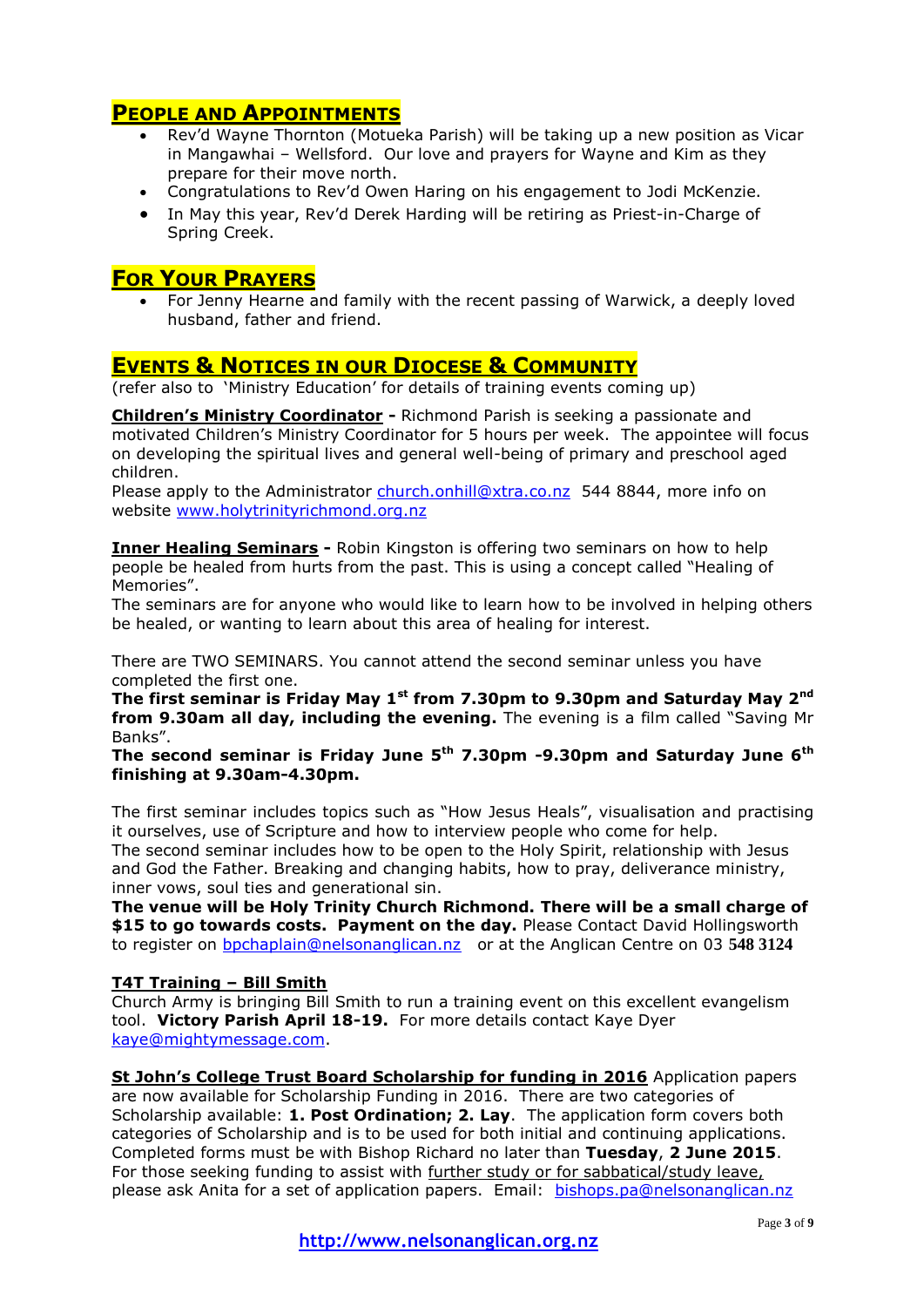## **MINISTRY EDUCATION**

#### **TRAINING EVENTS**

#### **EQUIP MINISTRY EDUCATION**

EQUIP is part of Diocesan ministry education and is designed at an appropriate for anyone to attend to learn about ministry skills. **Please advertise these in your parish and invite current and future ministry leaders to attend.**

#### **Marlborough: (St Christopher's)**

- June 6: Unit 4 Mission-Shaped Ministry
- September 5: Unit 10 Prayer (New)

#### **Nelson/Waimea (St Stephen's Tahunanui)**

- May 2: Unit 2 Handling the Bible
- June 27: Unit 4 Mission-Shaped Ministry
- October 17: Unit 10 Prayer (new)

#### **Mawhera**

- May 16: Unit 2 Handling the Bible (St John's, Westport)
- August 1: Unit 4 Mission-Shaped Ministry (Holy Trinity, Greymouth)
- October 31: Unit 10 Prayer (New; St John's, Westport)

#### **Post Ordination Ministry Development (POMD)**

POMD is on a Thursday and starts at 10am (coffee from 9.30 unless stated).

- April 30 Funerals (Marsden House; 9am start)
- May 21 CFM+Youth
- June 18 Elder+Social
- July 30 Prayer David Hollingsworth?
- August 13/14 School of Theology
- September No POMD Synod
- November 6 (Friday) Willow Creek GLS2015 will have a group "Nelson Anglican" booking
- November 19-20– Bishop's Retreat

#### **CHURCH ARMY – APPRENTICESHIP IN EVANGELISM AND CHURCH PLANTING**

For details see<http://www.ca-nz.org/whatwedo/apprenticeship/>

#### **Willow Creek GLS 2015**

In order to get a good group registration rate I have pre booked and set up a Nelson Anglican Group for the Nelson GLS, Friday Nov 6.

You can now register yourself and others from your church (lay and ordained) following the instructions below. You do not have to pay as this will be covered by Ministry Education.

<http://willowcreek.org.nz/product/gls-2015-conference-individual-rate/>

From here, people choose Nelson, number of registrations they want, then 'add to cart'. They then need to enter the coupon code: **Nelson Anglican** 'Update cart' – then 'proceed to checkout', where they can enter their details and also details of any others they are registering at the same time.

#### **T4T Training – Bill Smith**

Church Army are bringing Bill Smith to run a training event on this excellent evangelism tool. Victory Parish April 18-19. For more details contact Kaye Dyer kaye@mightymessage.com.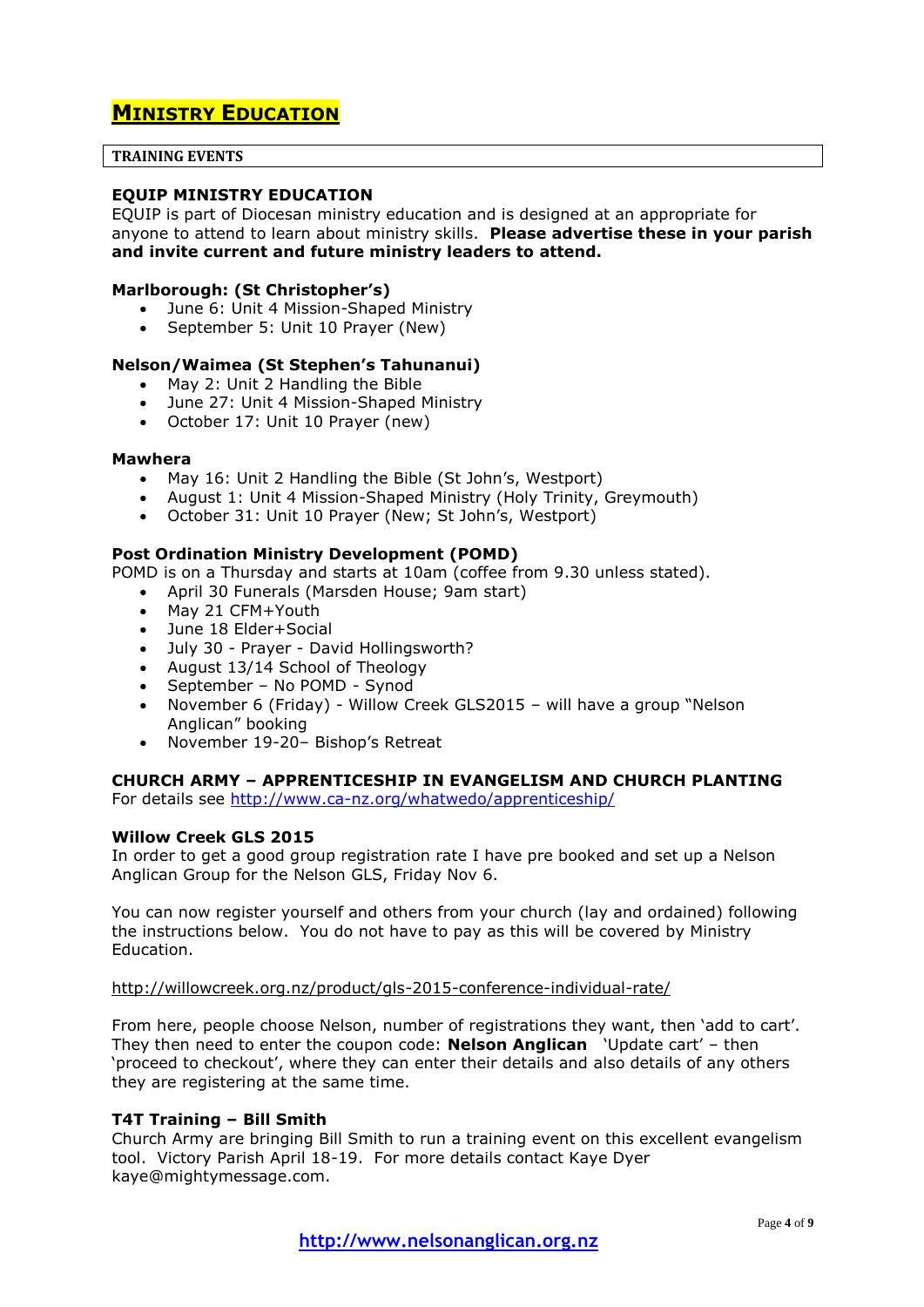#### **Up and Coming Events**

There are two Rural Ministry Events to note: Details to follow.

- South Island Forum June 10 a day forum in Christchurch for Dunedin,
- Christchurch and Nelson Diocese (10am-4pm). There will be funding to attend.
- Trans-Tasman Rural Ministry Forum Early 2016.

#### **RESOURCES**

#### **NEW Resources now available.**

If you know of any good small group resources please let me know so we can update our supply. **EQUIP** DVDs are also available at Holy Trinity, Greymouth and St Christopher's, Blenheim for loan. **Please let your small group leaders know about these resources by passing this list on**.

| <b>NAME</b>                                 | <b>TYPE</b> | <b>LOCATION</b> |
|---------------------------------------------|-------------|-----------------|
| Network Course                              | <b>DVD</b>  | Anglican Centre |
| Survivors Guide to Hell Pt 2                | <b>DVD</b>  | Anglican Centre |
| Rob Harley                                  |             |                 |
| Transformed - Rick Warren                   | DVD-book    | Anglican Centre |
| Son of God Movie                            | <b>DVD</b>  | Anglican Centre |
| Missional Small Groups - Scott Boren        | <b>Book</b> | Anglican Centre |
| Making Small Groups Work - Henry Cloud and  | <b>Book</b> | Anglican Centre |
| John Townsend                               |             |                 |
| <b>Christianity Explored</b>                | DVD+book    | Anglican Centre |
| Discipleship Explored                       | DVD-book    | Anglican Centre |
| Soul Handbook - Older teens/Young Adults    | DVD-book    | Anglican Centre |
| (Christianity Explored youth series)        |             |                 |
| CY (11-14yr; Christianity Explored)         | <b>Book</b> | Anglican Centre |
|                                             |             |                 |
| Animate "Practices" - Children Ministry     | DVD+book    | Anglican Centre |
| Resource - Spiritual Practices. Spark House |             |                 |
| Publications                                |             |                 |

#### **Online: via BTC/ Diocesan websites "Resources" sections.**

BTC has now established a platform to make video presentations available at [www.bishopdale.ac.nz/resources.](http://www.bishopdale.ac.nz/resources)

#### **Questions on Theology and Science.**

**BIOLOGOS** is an organization founded by Francis Collins, of dedicated evangelicals committed to the relationship between the Christian faith and science. They have a new site for "pastor resources" which has very good resourcces for many of the difficult questions people ask. Check it out http://biologos.org/news/september-2014/newpastor-resource-Centre.

**ISCAST** (Institute for the Study of Christianity in an Age of Science and Technology) is an Australian organisation (with many NZers and expats) dedicated to exploring the interface between science and the Christian faith. Its membership consists of scientists, theologians and professionals with standing in their own fields and a commitment to the Christian faith. Their website has many good resources that tackle many questions about science and faith. See http://www.iscast.org.

The **InterChurch Bioethics Council** (ICBC) is composed of appointed representatives from Anglican, Methodist and Presbyterian Churches for the purpose of addressing crucial ethical issues in NZ relating to bioethics [http://www.interchurchbioethics.org.nz.](http://www.interchurchbioethics.org.nz/)

God Bless - Graham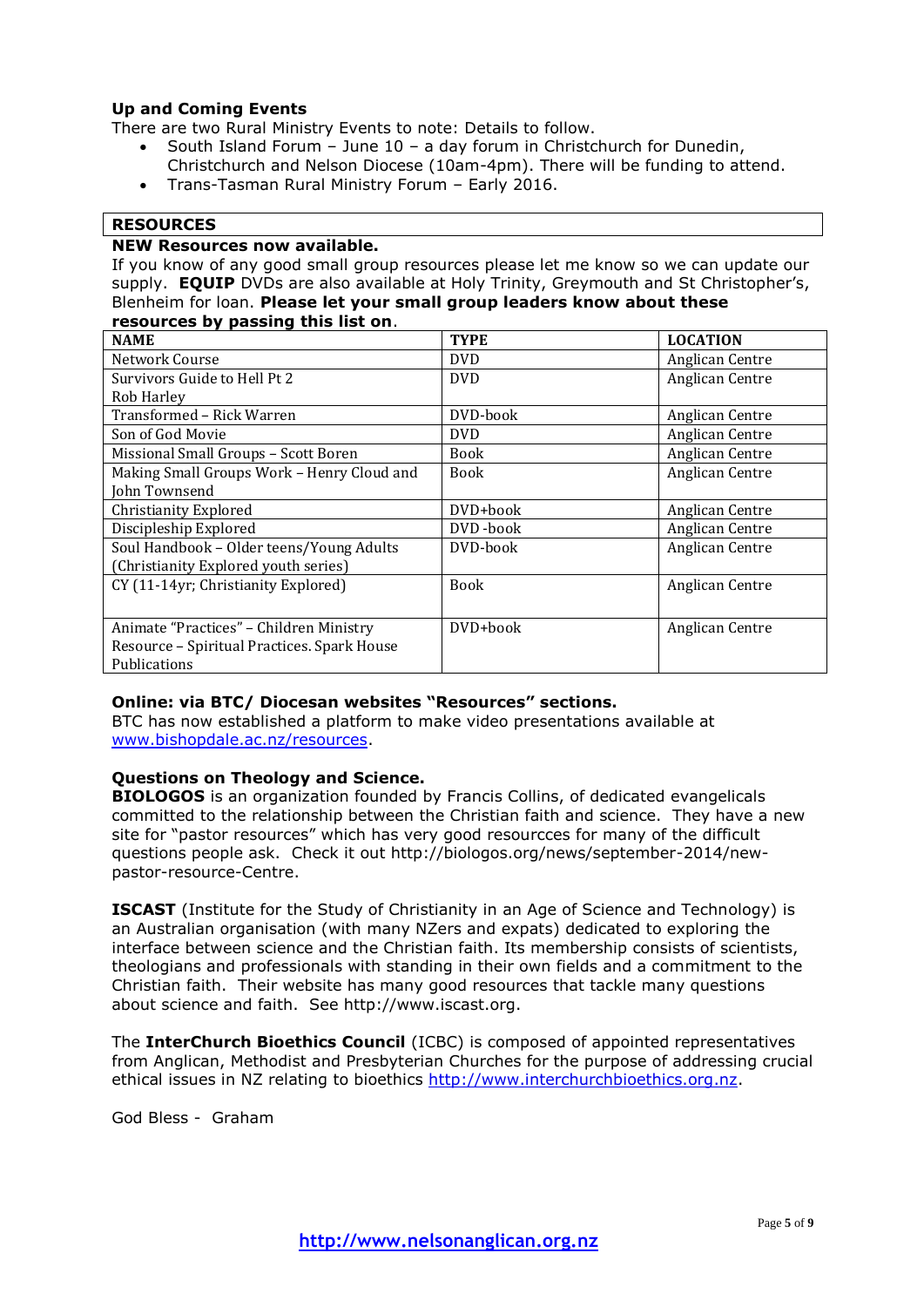## **SOCIAL SERVICES ENABLER**



Dear everyone – thanks to all who made the effort to get Accountability forms in to Deborah, Charles and myself over the past week or 2. It is a big job to collate them all in time for ACCT meeting this month. We are discussing trialling a different way to do this for next year so if you have any ideas as to what would work for you, then please let me know. I pray that you were blessed with many visitors to your Easter services. Till next month. Blessings

Gerrie Mead - Social Service Enabler

## **ENABLER FOR OLDER PERSONS MINISTRY**

Just a short message this month. I am looking forward to visiting parishes to preach and to speak mid-week also as well as the several Vestry meetings I have booked in my diary.

On the day I am writing this I attended the gathering of Senior Saints at All Saints Church and was very excited to see the numbers of people there enjoying friendship and fellowship and enjoying a beautiful powerpoint presentation of stunning photography by a local photographer who herself is of retirement age. One point of thanksgiving among many was the fact that people from the community are getting to learn about this group and are starting to come along. That fulfils the main objective of the OPMF. Well done to Margaret and her team.

As I get around the parishes I feel there is a real buzz in this special ministry and it is a joy to see.

At Christmas we think about our older people. Eastertime is another opportunity to seek them out and offer some friendship. Please mobilize your congregations to be aware of lonely people in your community.

Charles Tyrrell The Very Reverend Charles Tyrrell QSO

## **CHILDREN AND FAMILIES MINISTRY (CFM)**

**"***Strong Together"* the diocesan camp for 10-12 Year olds is but days away. 10- 12 April at Bridge Valley Adventure Camp. If you have any registrations or know of anyone planning to attend please note that the final day for registrations is Tuesday April  $7<sup>th</sup>$ . This is shaping up to be a great camp.

Contact me [cfm@nelsonanglican.org.nz](mailto:cfm@nelsonanglican.org.nz) if you require any registration forms or more information.

#### *Safe Here-*

*Training in April and May:* Friday April 17- Modules 1 & 2- The Shed, Greymouth Thursday April 23- Module 2- Victory, Nelson- 1.00 to 2.30pm Thursday May 7- Module 3- Victory, Nelson- 7-8.30pm Tuesday May 12- Module 1- Renwick, Marlborough- 6-8pm (includes dinner) Thursday May 14- Module 4- Victory, Nelson- 7-8.30pm

*June:*

Tuesday June 9- Module 2- Renwick, Marlborough- 6-8pm (includes dinner) Saturday June 13- Modules 3 & 4- Westport- 9am-12.30pm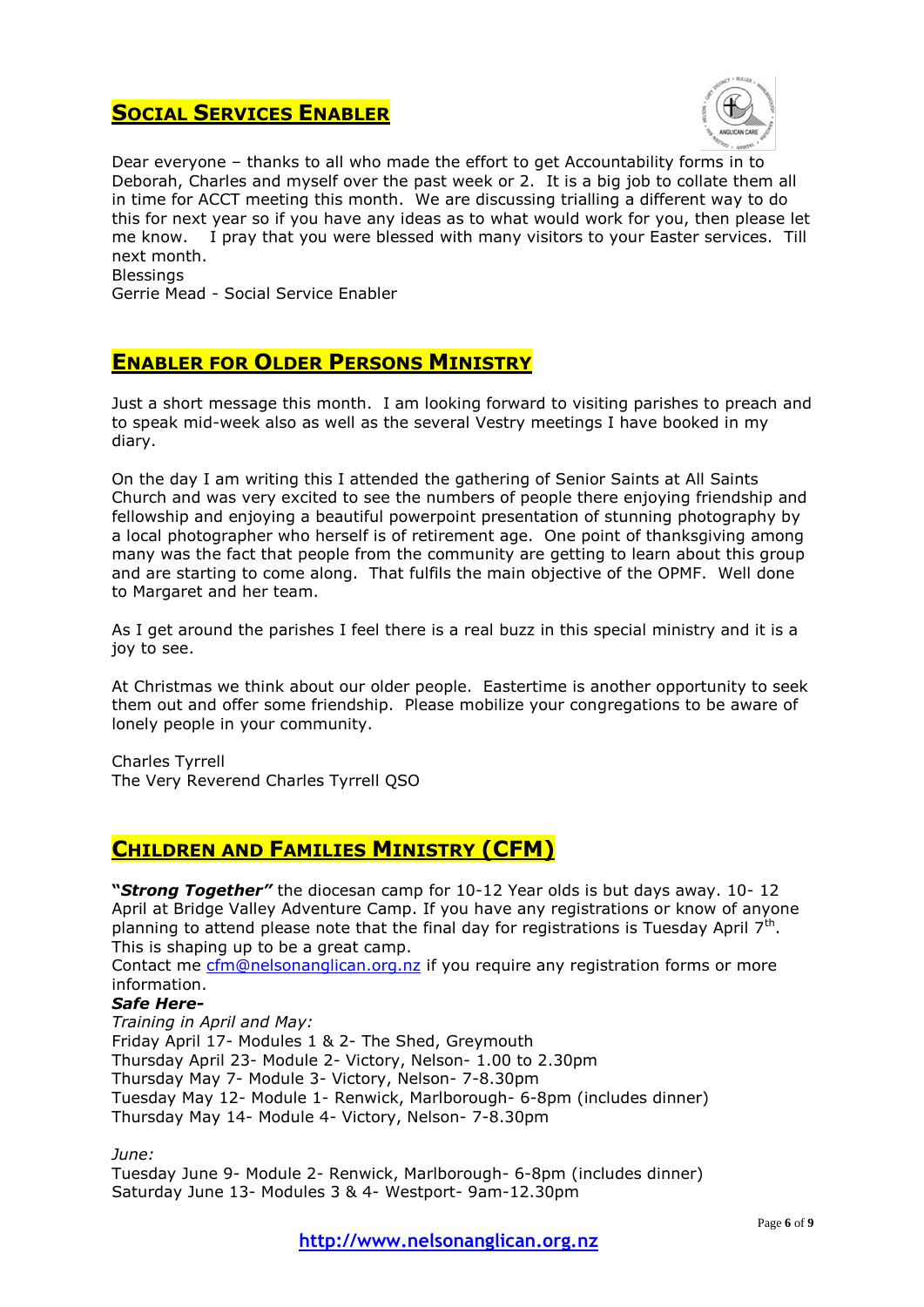I am hearing about some amazing weekly ministries and ministry events throughout the diocese. This is very encouraging. Thank you for your commitment to Children and Families Ministry within your parishes and please contact me if I can be of any assistance. Sue Fallow - CFM Enabler [cfm@nelsonanglican.nz](mailto:cfm@nelsonanglican.nz)

## **YOUTH COORDINATOR**

*'Raising up the next generation with a passion for Christ'*



Hi everyone it was heaps of fun hanging out with the combined Nelson / Waimea youth groups last Friday night. The beach soccer and the BBQ were cranking and sand sculptures were interestingly creative? So encouraging to see over 30 young people catching up together for a great night out - big thankyou to St Stephens for hosting this time around.

Nel/Wai YG'15 - The Nelson and Waimea youth groups are combining each term this year which is a great initiative - it allows the youth to meet up as a big group and say hi and gives the leaders a chance to make connections and pool resources for a night. Friday 12 June – hosted by St Barnabas Stoke



**Charge Leadership:** Marlborough Wed 29 April - Nelson / Waimea Thurs 30 April

**40 Hour Famine weekend:** Friday 22 to Sunday 24 May (Possible combined youth event?)

**New young adults event in Nelson:** Thursday 4 June (More exciting details soon)

**Op Shop ball:** Friday 12 June (Combined Nelson / Waimea youth groups event)

**Charge Leadership:** Marlborough Wed 24 June - Nelson / Waimea Thurs 25 June

**Band Camp:** Friday 10 to Sunday 12 July (School holidays - registrations out late May)

LUKE SHAW: Youth Coordinator OFFICE +64 035483124 Mobile 0212772186 vouth@nelsonanglican.nz NATHAN HUGHES**:** Youth Assistant Mobile 021 1103 322 [youth.assist@nelsonanglican.nz](mailto:youth.assist@nelsonanglican.nz)

## **BISHOP SUTTON LIBRARY**

Two books added to the Bishop Sutton Library Collection this month:

John Sentamu, Archbishop of York (ed): On Rock or Sand? Firm foundations for Britain's future London, SPCK, 2015

This is a series of essays by prominent clergy and academics who have been meeting regularly for four years since 2010 to discuss the social situation in Britain and whether government policies and financial pressures are undermining Society. The last, short paragraph in Archbishop Sentamu's conclusion reads:

" Individualism and consumerism are sand. Freedom, Fellowship, Service for God and neighbour, and the Rule of Law are rock. These are the firm foundations for Britain's future.

Geoffrey Blainey: A Short History of Christianity, Maryland, Rowman & Littlefield, 2011

This Australian Historian has written a fascinating account from "the Boy From Galilee" to the present. It is easy to read and a pleasure to dip into, with its' meticulous index and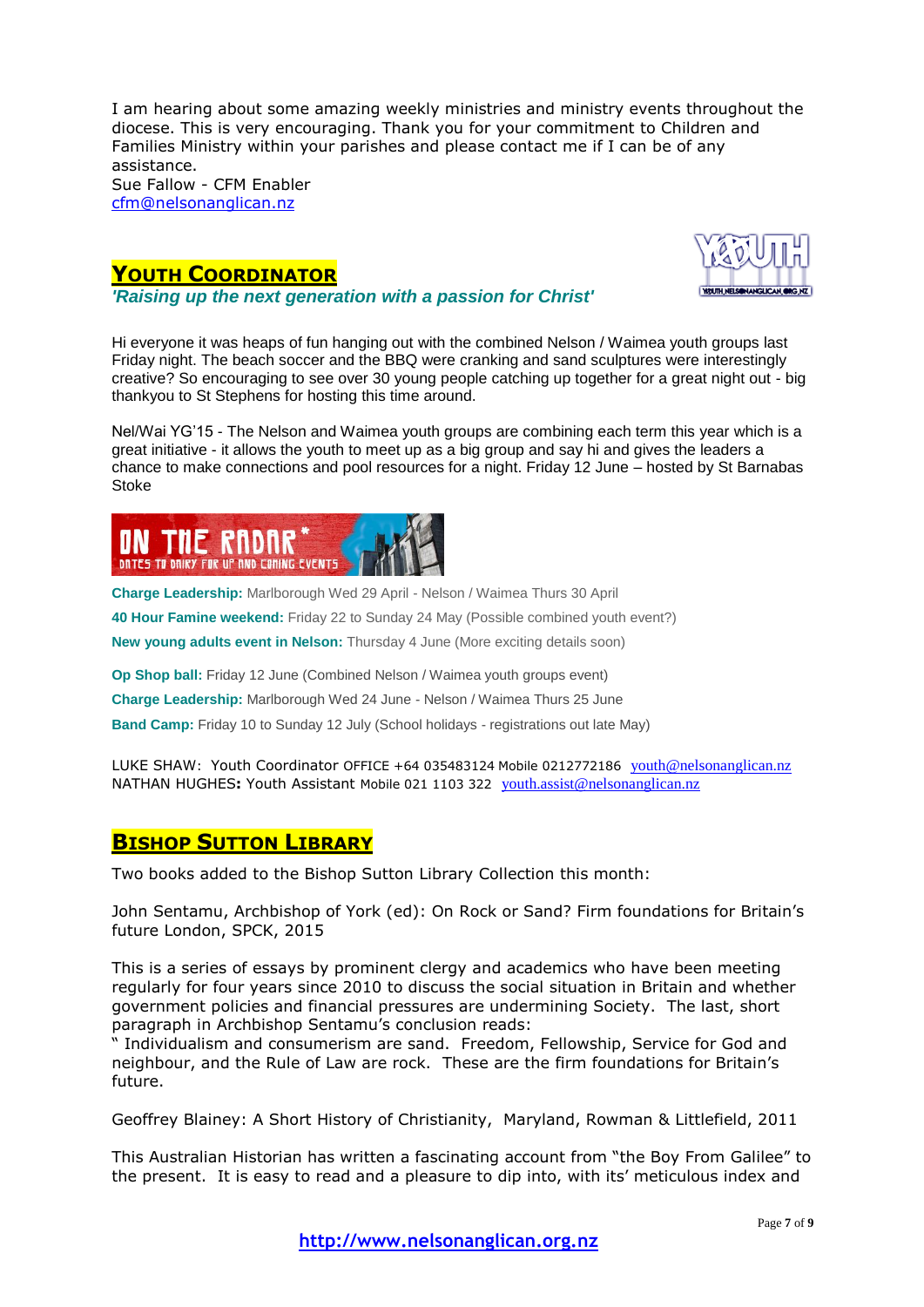list of sources. The text is well spaced with wide margins and open easily on the desk. I had forgotten what pleasure a well-produced hardback can bring.

Both books are available at The Bishop Sutton Library in Bishopdale Theological College. Please contact the Librarian.

Please let me know if you would like to borrow any of these books. And if you have come across a book you would like us to purchase for the library, please let me know. Elizabeth Dooley – Librarian Tel. (03) 548 8785 ext 4 Email : [library@bishopdale.ac.nz](mailto:library@bishopdale.ac.nz)

## **GENERAL NOTICES**

#### **Bicentenary Service DVD**

We now have available the DVD of the Christmas Day 2014 Bicentenary Service at Oihi Bay. 'A Very Special Christmas – a bicentenary ecumenical service of thanksgiving' as broadcast live on TVNZ on Christmas Day 2014.

Just \$10 each (post included) it comes in an attractive colour cover (as attached), and the first 200 copies receive a copy of the service booklet,and the ecumenical 'statement for the gospel bicentenary'.

Orders to Anglican General Synod Office, 09-5214439 [gensec@anglicanchurch.org,nz](mailto:gensec@anglicanchurch.org,nz) PO Box 87188 Meadowbank Auckland.Cheques payable to 'Anglican Church General Synod'.



#### **Golden Oldies Mission: Fiji**

Are you interesting in joining a seniors group to visit and experience mission projects in Fiji? These successful, non-denominational tours have run for the last 3-years and are designed specifically for our 60+ aged group, the 'Golden Oldies'. The mission includes learning about an orphanage, medical centre and hospital, aged care home, a variety of churches including the 'tin cathedral', women's ministries, and visiting Fijian villages where we see projects to improve housing, sanitation, and education. The 12-day tour finishes with 2-nights at a resort to relax and reflect on what God has been revealing to us. It has been endorsed and has the support if NZCMS and the AMB too. Would you like to know more? Please contact: Graeme Mitchell, Team Leader, 021-460-338, email: [graeme@goldenoldiesmission.org.nz;](mailto:graeme@goldenoldiesmission.org.nz)

The Golden Oldies Mission runs 15-26 August 2015, Applications closes 30 April.

**Ellel Ministries (NZ)** – Ellel Ministries is a worldwide non-denominational Christian organisation with a vision to equip the local church to bring God's healing to people. The aim is to grow effective disciples by helping to identify and remove blockages to waling in our true identity and destiny in Christ. For more information on the NZ Ellel ministry and programme of events in Christchurch for 2015 contact Paul or Jillian Larsen-Robertson on 021 269 8384 or info.newzealand@ellelministries.org

## **VACANCIES OUTSIDE OF OUR DIOCESE**

Wellington Diocese:

- Rangitikei Parish Full-time Vicar
	- An exciting opportunity for ministry exists within this rural parish of seven churches and 10 worshipping communities, situated in beautiful Rangitikei. We are a broad church that embraces an open, generous and sacramental ethos, and aim to build on the best of the past to lead us on the next steps of our journey towards continued growth of our churches, mission and outreach. The parish profile may be accessed on the parish website: http://rangianglican.co.nz/